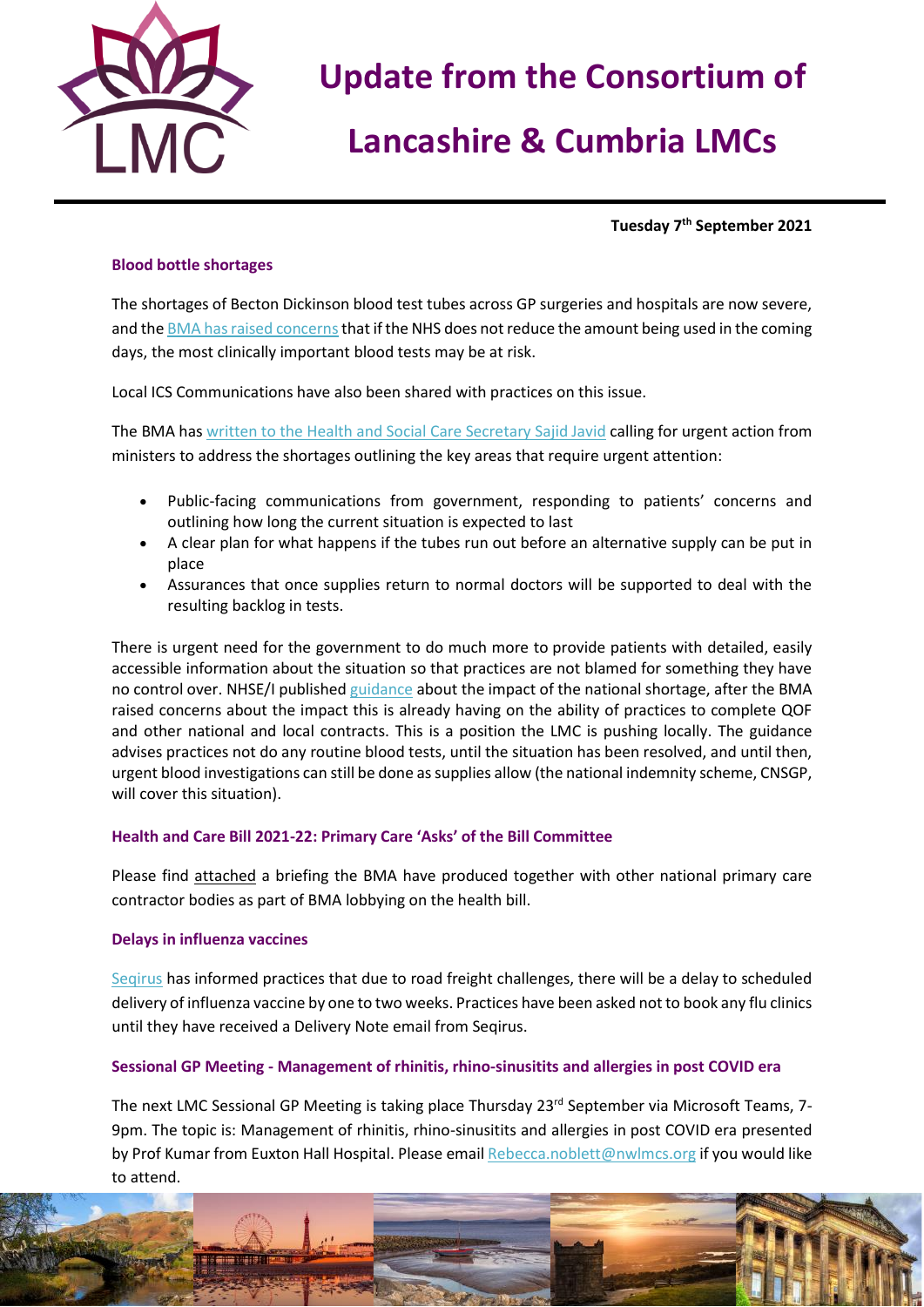

## **Update from the Consortium of**

# **Lancashire & Cumbria LMCs**

#### **LMC Partnership Agreement Drafting Service – One year since launch!**

It has now been 1 year since the LMC launched our partnership agreement drafting service for all practices in Lancashire and Cumbria. Thank you to those who have used our service – we hope that you have been happy with the work we have done for you and we will continue to provide this service as we believe it helps many GP partners.

We would like to remind you that this service is provided for a one-off fee of £1500.00 with all prior work included and changes going forward free of charge, i.e., if a partner leaves or a new partner arrives, we will amend the names on the agreement for you with no additional cost.

As you are aware, having an up-to-date partnership agreement in place protects you as an individual and your practice, identifying responsibilities and obligations of partners at a practice. It is a vitally important document which should be provided to any incoming partner.

Abi would be happy to have a discussion with any practice if you have any specific questions around getting one of our bespoke agreements – please feel free to email [abigail.askew@nwlmcs.org](mailto:abigail.askew@nwlmcs.org) or call 01772 863806.

### **COVID vaccinations**

Updated advice from the Joint Committee on Vaccination and Immunisation (JCVI) on vaccination of children aged 12 to 15.

JCVI have issued further guidance relating to vaccinating children JCVI statement on COVID-19 [vaccination of children aged 12 to 15 years: 3 September 2021](https://bit.ly/3n1TXx4) The committee is of the opinion that the benefits from vaccination are marginally greater than the potential known harms but acknowledges that there is considerable uncertainty regarding the magnitude of the potential harms. The margin of benefit, based primarily on a health perspective, is considered too small to support advice on a universal programme of vaccination of otherwise healthy 12 to 15-year-old children at this time. It has suggested the government may wish to seek further views on the wider societal and educational impacts from the chief medical officers of the 4 nations, with representation from JCVI in these subsequent discussions.

#### JCVI advice on third dose vaccination for severely immunosuppressed

Th[e JCVI has advised](https://www.gov.uk/government/news/jcvi-issues-advice-on-third-dose-vaccination-for-severely-immunosuppressed) that a third vaccine dose of the COVID-19 vaccination should be offered to people over 12 who were severely immunosuppressed at the time of their first or second dose, including those with leukaemia, advanced HIV and recent organ transplants, as they may not mount a full response to vaccination and, therefore, may be less protected than the wider population. This is in addition to any booster they may need in the future.

We are still waiting for JCVI to decide on whether, when and to whom booster doses should be given. Practices need this information as soon as possible as they prepare to start their annual flu campaign**.**